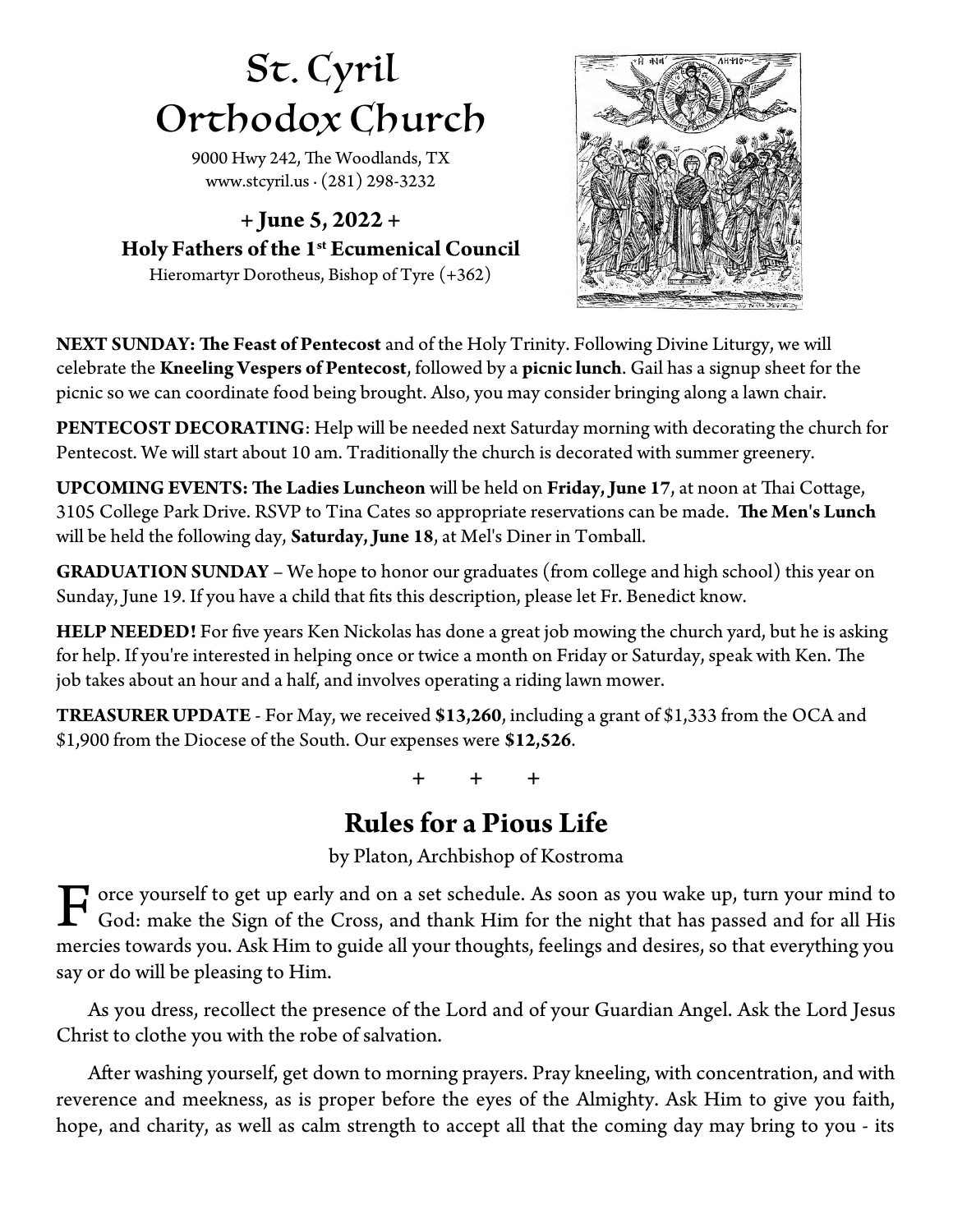hardships and troubles. Ask Him to bless your labors. Ask for help, whether to accomplish some particular task that you face, or to steer clear of some particular sin.

If you can, read something from the Bible, especially from the New Testament and the Psalms. Read with the intent of receiving some spiritual enlightenment, inclining your heart to compunction. Having read a litle, pause and refect on what you read, and then proceed further, listening to what the Lord suggests to your heart. Try to devote at least fifteen minutes to spiritually contemplate the teachings of the Faith and the proft to your soul in what you have read.

Always thank the Lord that He did not leave you to perish in your sins, but cares for you and in every possible way leads you to the Heavenly Kingdom. Start every morning as if you had just decided to become a Christian and to live according to God's commandments.

As you enter upon your duties, strive to do everything towards the glory of God. Start nothing without prayer, because whatever we do without prayer later turns out to be futile or harmful. The words of the Lord are true: "Without me, you can do nothing."

Imitate our Saviour, Who labored helping Joseph and His most pure Mother. While working, keep a good spirit, relying always on the Lord's help. It is a good thing to repeat unceasingly the prayer: "Lord Jesus Christ, Son of God, have mercy on me, the sinner."

If your labors are successful, give thanks to the Lord; and if they are not, place yourself in His will, for He takes care of us and directs everything towards the better. Accept all hardships as a penance for your sins - in a spirit of obedience and humility.

Before every meal, pray that God will bless the food and drink; and after the meal give thanks to Him and ask Him not to deprive you of spiritual blessings. It is good to leave the table feeling a bit hungry. In everything, avoid excess. Following the example of Christians of old, fast on Wednesdays and Fridays.

Do not be greedy. Be content having food and clothing, imitating Christ Who became impoverished for our sake. Strive to please the Lord in everything, so that you will not be reproached by your own conscience. Remember God always sees you, and so be carefully vigilant concerning the feelings, thoughts and desires of your heart.

Avoid even the smallest sins, lest you fall into greater ones. Drive away from your heart each and every thought or design that moves you away from the Lord. Strive especially against unclean desire; drive it out of your heart like a burning spark fallen on your coat. If you do not want to be troubled by evil desires, meekly accept humiliation from others.

Do not say too much, remember that for every spoken word we will give account before God. It is beter to listen than to talk: in much speaking, it is impossible to avoid sin. **Do not be curious to hear the news, which only entertains and distracts the spirit**. Condemn no one, but consider yourself to be worse than everyone else. The one who condemns another is taking another's sins onto himself; it is beter to grieve about the sinner, and pray that God will correct him in His own way. If someone does not listen to your advice, do not dispute with him. However, if his deeds are a temptation to others, take appropriate measures, because their beneft, since they are many, must carry more weight than his beneft, since he is only one.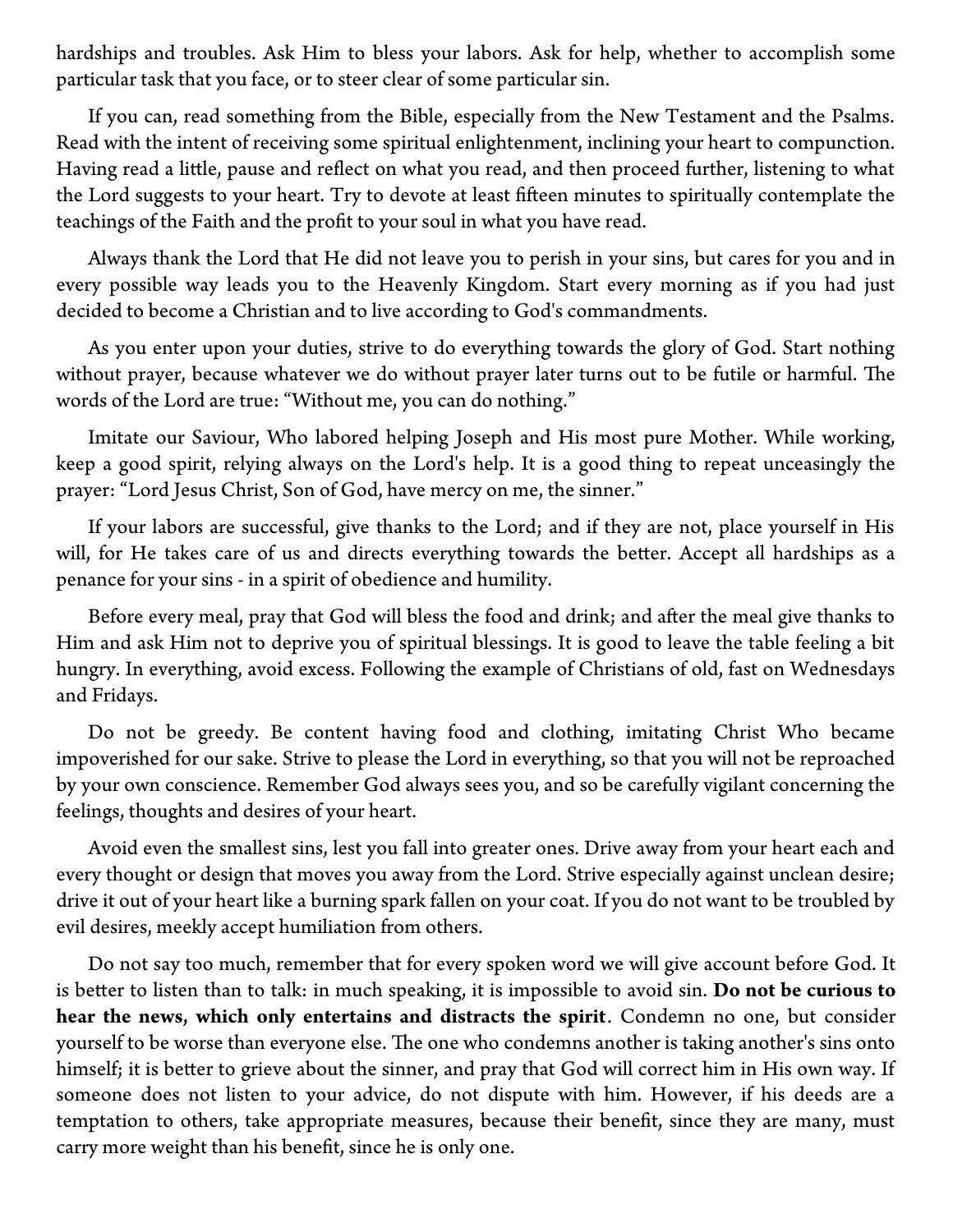Never argue or make excuses. Be gentle, quiet and humble; endure everything, according to the example of Jesus. He will not burden you with a cross that exceeds your strength. He will also help you carry the Cross that you have. **Ask the Lord to give you the grace to fulfll His holy** commandments as well as you can, even if they seem too difficult to keep. The Lord allows temptations and trials; He also gives the strength to overcome them.

Having done a good deed, do not expect gratitude, but temptation: for love towards God is tested by obstacles. Do not hope to acquire any virtues without sufering sorrows. In the midst of temptations do not despair, but address God with short prayers: "Lord, help me to . . . . Teach me to . . . . Do not leave me . . . . Protect me . . . ."

Ask God to take away from you everything that feeds your pride, even if it will be biter. **Avoid being harsh, gloomy, nagging, mistrustful, suspicious or hypocritical, and avoid rivalry.** Be sincere and simple in your atitude. Humbly accept the admonitions of others, even if you are more wise and experienced.

What you do not want done to you, do not do to others. Rather, do for them what you wish to be done for you. If anyone visits you, be tender towards him, be modest, wise, and, sometimes, depending on the circumstances, be also blind and deaf.

**When you feel slack, or a certain coolness, do not leave of the usual order of prayer and pious practices which you have established**. Everything that you do in the name of the Lord Jesus, even the small and imperfect things, becomes an act of piety. If you desire to fnd peace, commit yourself completely onto God. You will fnd no peace until you calm down in God, loving Him alone.

From time to time go apart by yourself, following the example of Jesus, for prayer and contemplation of God. Contemplate the infnite love of our Lord Jesus Christ, His suferings and death, His Resurrection, His Second Coming and the Last Judgment.

Visit the church as often as possible. Confess more often and receive the Holy Mysteries. Doing so you will abide in God, and this is the highest blessing. During Confession, repent and confess frankly and with contrition all your sins; for the unrepented sin leads to death.

Devote Sundays to works of charity and mercy; for example, visit someone who is sick, console someone who is in sorrow, save one who is lost. If anyone should help a lost person turn back to God, he will receive a great reward in this life and in the age to come. Encourage your friends to read Christian spiritual literature and to participate in discussing spiritual maters.

Let the Lord Jesus Christ be your teacher in everything. Constantly address Him by turning your mind to Him; ask yourself: What would He do in similar circumstances?

Before you go to sleep, pray frankly and with all your heart, look searchingly at your sins during the past day. You should always compel yourself to repent with a contrite heart, with sufering and tears, lest you repeat past sins. As you go to bed, make the Sign of the Cross, kiss the cross, and entrust yourself to the Lord God, who is your Good Shepherd. Consider that perhaps this night you will have to appear before Him.

Remember the Lord's love towards you and love Him with all your heart, your soul and your mind. Acting in this way, you will reach the blessed life in the Kingdom of Eternal Light.